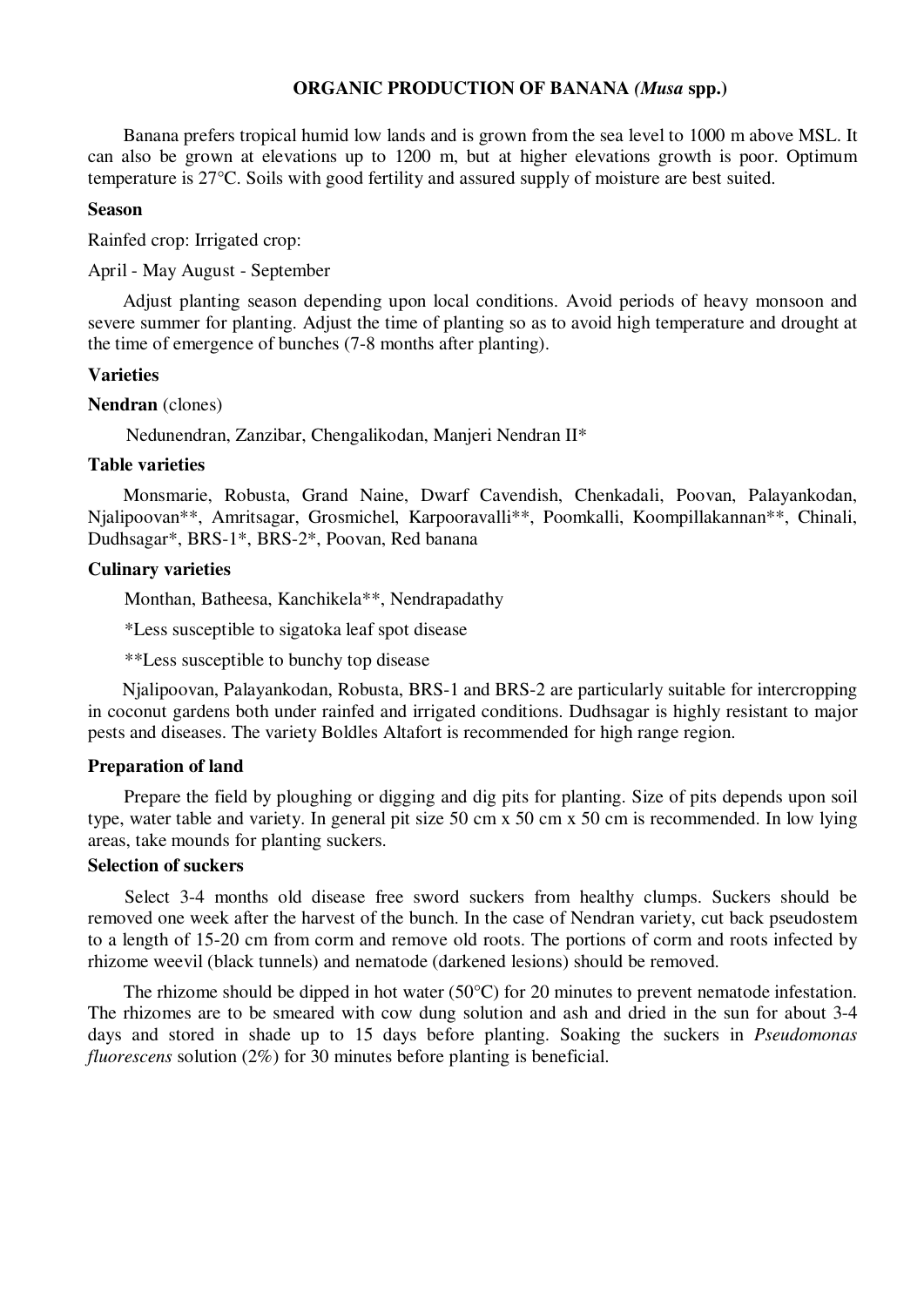| Variety                | Spacing (m)         | Suckers/ha              |  |
|------------------------|---------------------|-------------------------|--|
| Poovan                 | $2.1 \times 2.1$    | 2260                    |  |
| Chenkadali             | $2.1 \times 2.1$    | 2260                    |  |
| Palayankodan           | $2.1 \times 2.1$    | 2260                    |  |
| Monthan                | $2.1 \times 2.1$    | 2260                    |  |
| Nendran                | $2.0 \times 2.0$    | 2500                    |  |
| Grosmichel             | $2.4 \times 2.4$    | 1730                    |  |
| <b>Robusta</b>         |                     |                         |  |
| Monsmarie              | $2.4 \times 1.8$    | 2310                    |  |
| <b>Dwarf Cavendish</b> |                     |                         |  |
| Tissue culture         | $2.0 \times 3.0$ or | 3332 plants in          |  |
| Nendran banana         | 1.75x1.75           | 1666pits 3265 plants/ha |  |

Table 5. Recommended spacing for different varieties

The productivity of banana can be increased by cultivating good quality, uniform, pest and disease free tissue culture plants of selected ecotypes of different varieties.

#### **Planting**

Plant suckers upright in the centre of pits with 5 cm pseudostem remaining above soil level. Organic manures and *Trichoderma harzianum* (100:1) should be applied in the pit before planting. Press soil around the sucker to avoid hollow air spaces.

#### **Manuring**

- 1. FYM or compost or green leaves @ 10 kg/plant at the time of planting.
- 2. 500 g of lime in the pit and allow to weather.
- 3. Vermicompost  $\omega$  2 kg / pit at the time of planting.
- 4. Groundnut cake/ neem cake @ 1 kg /pit at the time of planting.
- 5. N, P and K biofertilizer- PGPR mix I @50-100 gm /pit should be applied at the time of planting. The biofertilizer should be mixed with 5 kg FYM. It should be ensured that there is enough moisture in the soil at the time of application.
	- 6. Panchagavya 3% as foliar spray three times at  $3<sup>rd</sup>$ ,  $6<sup>th</sup>$ , and 9<sup>th</sup> months after planting

After planting banana, sow sunnhemp /daincha/ cowpea adopting a seed rate of 50 kg/ ha (20gm per plant). Incorporate the crop into the soil 40 days after sowing. Repeat sowing of green manure crop and incorporate into soil 40 days after sowing. Compost made from banana leaves and bunch stalk is rich in potassium content. *Insitu* vermicomposting is a novel technology for organic banana.

| Varieties       | Quantity / Plant |                      |            |  |
|-----------------|------------------|----------------------|------------|--|
|                 | FYM/Compost (kg) | Rock phosphate $(g)$ | Ash $(kg)$ |  |
| Nendran         | 20               | 200                  |            |  |
| Palayankodan    | 10               | 300                  | 2.0        |  |
| Other varieties |                  | 300                  |            |  |

Additional nutrient requirement for different varieties

It is preferable to apply organic manures in two equal split doses at  $2<sup>nd</sup>$  and  $4<sup>th</sup>$  month after planting.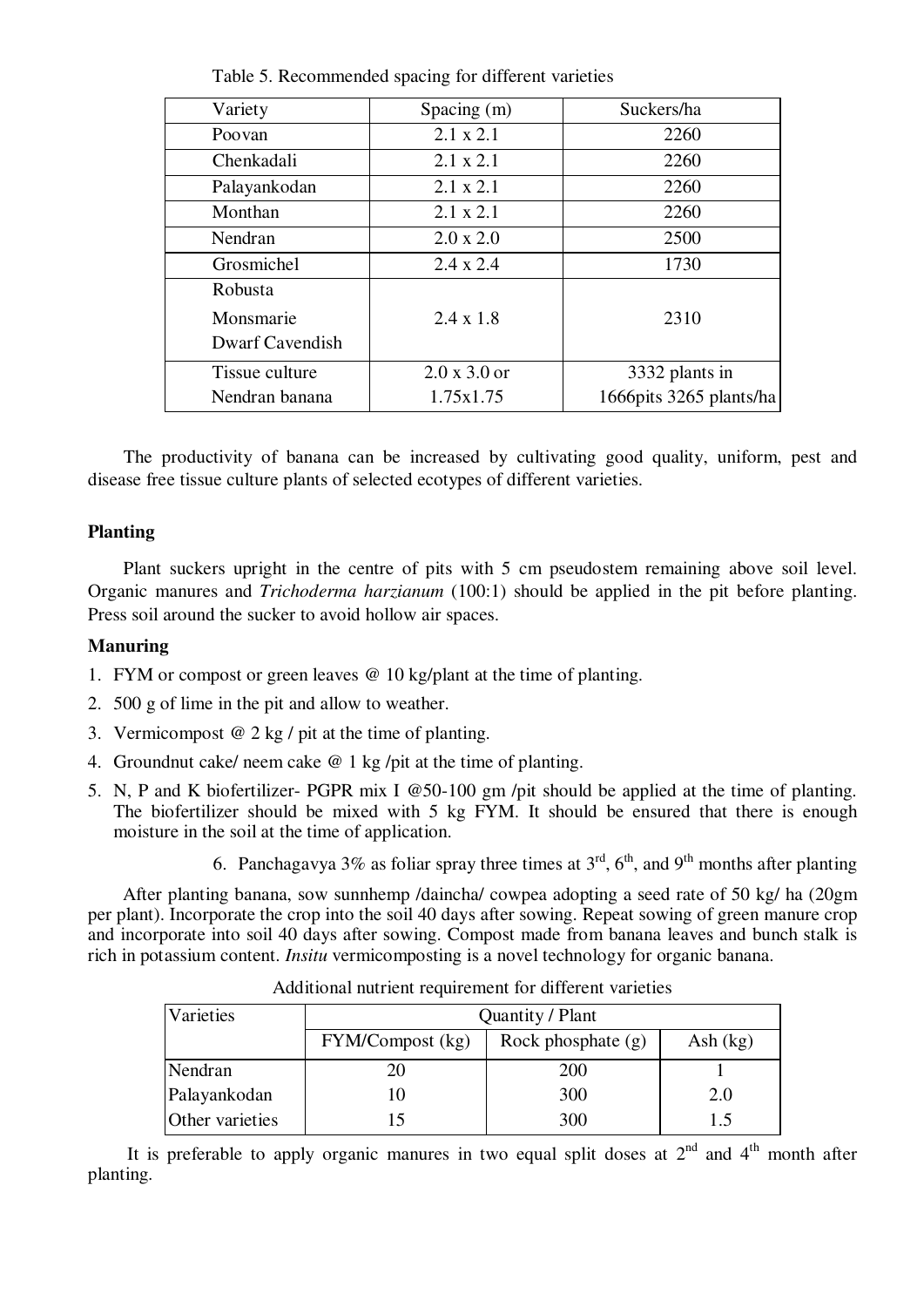## **Irrigation**

- 1. During summer months, irrigate once in three days.
- 2. Ensure good drainage and prevent water logging.
- 3. About 6-10 irrigation per crop may be given depending upon soil conditions.
- 4. Banana var. Nendran (October planting) grown under deep water table conditions (below 2m from ground level) needs 10 mm (40 litres/plant) irrigation once in two days during summer season to ensure higher bunch yield and better water use efficiency. Mulching the basin with 3.5 kg paddy straw (waste quality) will considerably improve the bunch yield.

## **Weed control**

During early stages, complete control of weeds could be obtained by raising cowpea in the inter spaces. Hand weeding by giving 4-5 surface diggings (depending upon weed growth) will give good weed control. Avoid deep digging. Do not disturb soil after plants start producing bunches. If green manure crop is grown, weeding operations can be reduced to 1-2 diggings. Mulching is an effective practice for controlling weeds.

## **Desuckering**

Remove side suckers produced till the emergence of bunch. Retain one or two suckers produced after the emergence of the bunch.

## **Inter cropping**

Amaranth, colocasia and elephant foot yam can be profitably intercropped with banana by adopting organic method of cultivation for all crops in the field.

## **Plant protection**

## **Pests**

## **Banana pseudostem weevil** *(Odoiporus longicollis)*

Pseudostem weevil is a serious pest of banana. It attacks the crop from 6<sup>th</sup> month onwards. Adult female weevil inserts eggs into the air cavities of the pseudostem. The grubs which emerge out feed on the internal tissues, weakens the pseudostem and it collapses in due course.

## **Management**

- 1. Field sanitation remove all dried leaves over the pseudostem.
- 2. Remove severely infested plants with rhizome in full and destroy by burning the life stages of the insect.
- 3. Destroy pseudostem of harvested plants.
- 4. Remove the loose dry sheaths of the pseudostem of plants from  $5<sup>th</sup>$  month onwards and follow any of the methods.
- a) Swab mud slurry around the pseudostem:

If infestation is noticed, then mix neem oil emulsion  $\omega$  3 % in the mud slurry (30 ml/ litre) used for swabbing.

b) Spray neemazal (1% EC) on the psuedostem and fill the leaf axils at monthly intervals starting from  $5<sup>th</sup>$  month onwards:

Spray application on the pseudostem and leaf axil filling with entomopathogens, namely, *Beauveria bassiana* or *Metarhizium anisopliae @* 1 x 10<sup>7</sup> spores/ml.

- c) Spray entomopathogenic nematode (EPN) @ one billion/ha over the pseudostem or place three cadavers containing EPN s in alternate leaf axils at fortnightly intervals.
- d) Place split pseudostem pieces of 2 ft long in the ground when plants are 5 months old. Collect weevils in the trap and destroy daily.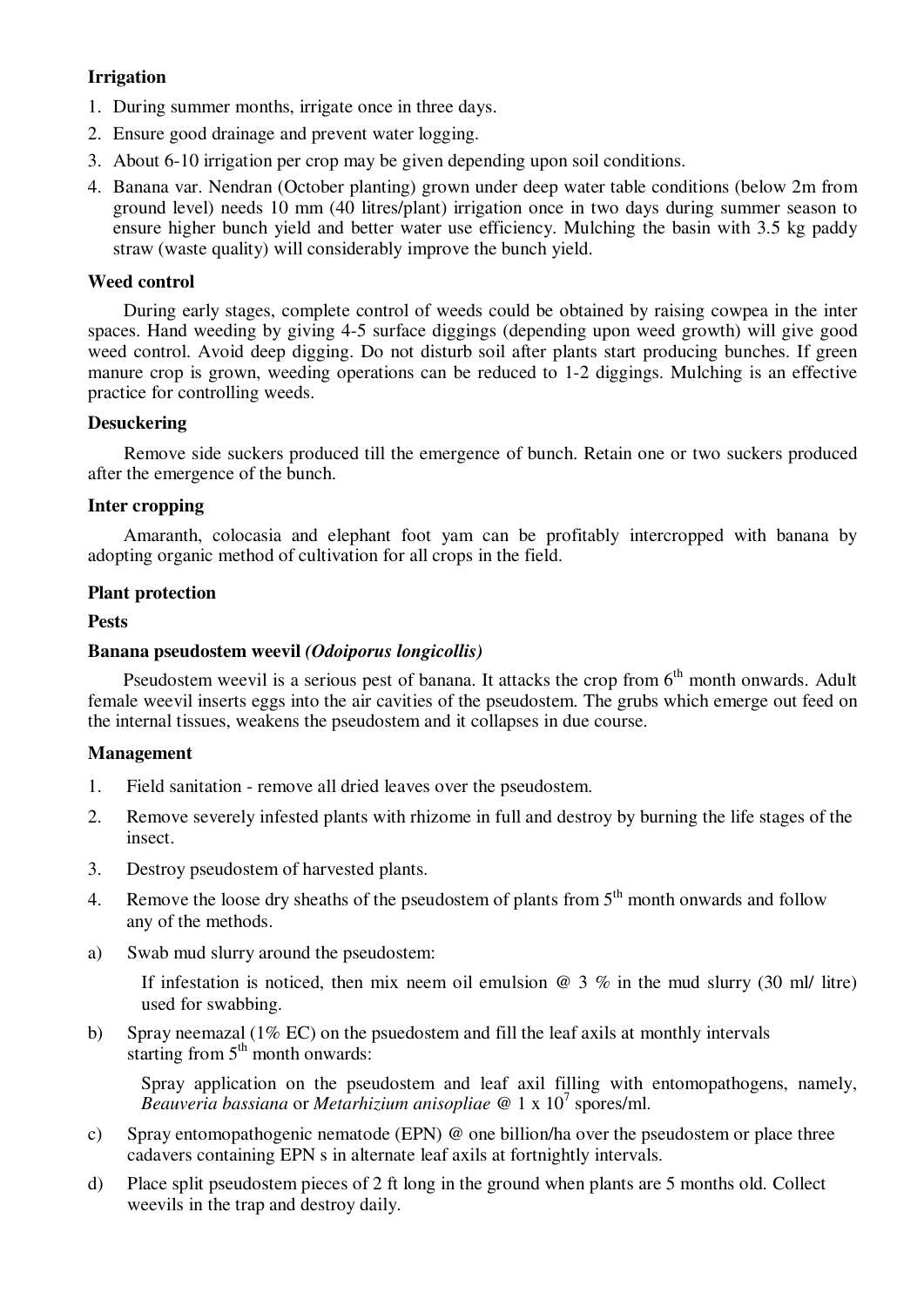## **Banana Rhizome Weevil** *(Cosmopolites sordidus)*

Adult females puncture the rhizome and insert eggs through the holes. Grubs feed on the tissues and damage the rhizome. When growing point is damaged, the plant is killed. Symptoms are death of unopened pipe leaf, delay in emergence of new leaves and reduction in leaf number and bunch size.

## **Management**

- 1. Select only healthy, pest free planting material.
- 2. Deep plough the land so as to remove old rhizomes and expose inner soil layer to sun.
- 3. Cut and remove outer layer of rhizome (Parring) to remove eggs and young ones of weevils. Dip suckers in a slurry made of cow dung and ash and dry in shade.
- 4. Keep split pseudostem in the field to attract adult weevils. Collect and destroy the adult weevils daily.
- 5. Use pheromone trap with Cosmolure / Cosmolure  $^+$  (an aggregation pheromone) to attract both sexes of weevil. Keep the trap throughout the year, changing the site when the number of weevils collected is reduced. Change pheromone sachet in every 45 days.
- 6. Drench soil around plants or spray the plants with entomopathogens *Beauveria bassiana* or EPN s (dosage same as for pseudostem weevil). The quantity needed will depend on stage of the crop.
- 7. Apply crushed neem seed to the pit @ 1kg/plant

## **Aphid** *(Pentalonia nigronervosa)*

Aphid acts as a vector for the transmission of viral diseases of banana. The fungal biocontrol agent *Verticillium lecanii* is pathogenic to the aphids. Spray the spores of *V. lecanii @* 1 x 10<sup>7</sup> spores/ml, whenever aphid population is noticed.

## **Nematodes**

Major species attacking banana are burrowing nematode *(Radopholus sp),* root knot nematode *(Meloidogyne incognita),* root lesion nematode *(Pratylenchus coffeae)* and cyst nematode *(Heterodera oryzicola).* Reduction in the number of leaves, bunch weight and number of fingers are the symptoms.

## **Management**

- 1. Pare the rhizomes and dip in hot water at 45 -50°C for 20 minutes will control nematodes.
- 2. Apply neem cake @ 1kg/plant at the time of planting.
- 3. Intercrop banana with sunnhemp or marigold to reduce nematode population.

## **Diseases Fungal diseases**

## **Sigatoka leaf spot** *(Mycosphaerella* **sp.)**

- 1. Cut and burn all severely affected leaves.
- 2. Need based sprayings are to be given depending upon the severity of the disease.
	- i) Spray 1% Bordeaux mixture soon after the appearance of the initial symptoms of the disease. The disease appears with the commencement of southwest monsoon.
	- ii) Power oil (Mineral oil) 1 % emulsion is effective in controlling the disease.
	- iii) Bioagents like *Pseudomonas fluorescens* 20g/litre (2%) or *Bacillus subtilis* 5g/ litre is effective against sigatoka leaf spot disease.
- 3. Grow reistant/less susceptible varieties such as BRS-1, BRS-2 and Dudhsagar. Among Nendran, the selection Manjeri Nendran II is least susceptible.